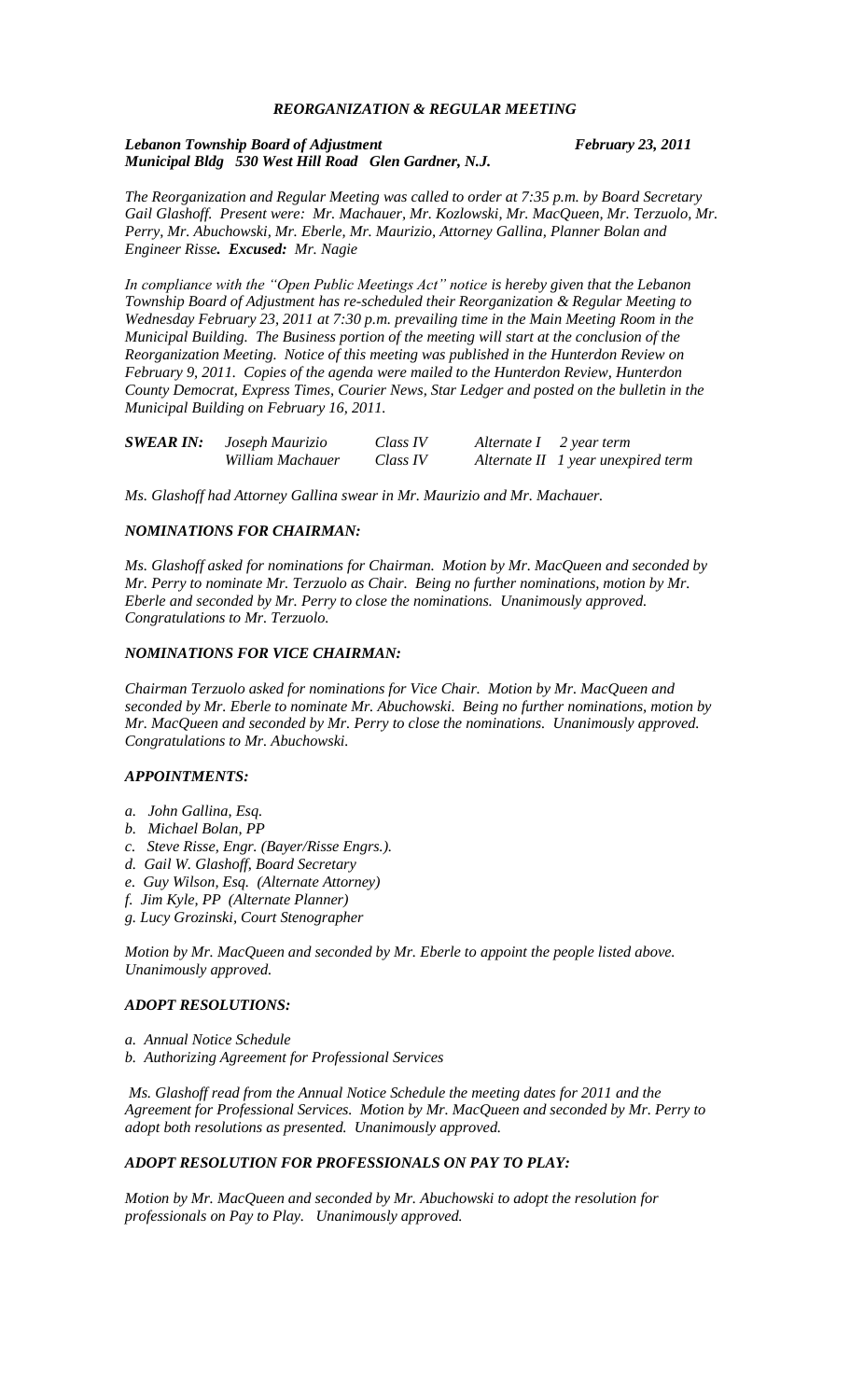### *ADOPT PROFESSIONAL CONTRACTS:*

- 
- *a. John Gallina, Esq. d. Guy Wilson,Esq. (Alternate Attorney)*

*b. Michael Bolan, PP e. James Kyle, PP (Alternate Planner)*

*c. Bayer/Risse Engrs. (Steve Risse, Engr.)*

*Ms. Glashoff informed the board that the rates for the professionals has stayed the same as last year. Motion by Mr. MacQueen and seconded by Mr. Eberle to approve the contracts for the board's professionals for 2011. Unanimously approved.*

### *APPOINT APPLICATION REVIEW COMMITTEE:*

*Ms. Glashoff read the names of those board members who served last year: Chairman Terzuolo, Mr. Kozlowski and Mr. Perry with Mr. Maurizio as the alternate member. Motion by Mr. Kozlowski and seconded by Mr. Maurizio to appoint the approve mentioned board members to the Review Committee. Unanimously approved.*

*PRESENTATION OF MINUTES: December 8, 2010 Regular Meeting*

*Motion by Mr. Kozlowski and seconded by Mr. Abuchowski to approve the minutes as amended. Unanimously approved.*

*December 16, 2010 Regular Meeting*

*Motion by Mr. Kozlowski and seconded by Mr. Maurizio to approve the minutes with minor corrections. Unanimously approved.*

# *RESOLUTIONS:*

*a. Garden Solar Block #3 Lot #5 Use Variance w/conditions Buffalo Hollow Road B2*

*The board reviewed the resolution of Garden Solar and made corrections. At the conclusion of the board's discussion, motion by Mr. Kozlowski and seconded by Mr. Eberle to approve the resolution of Garden Solar as corrected.*

|                        | <b>ROLL CALL Yes: Mr. Kozlowski</b><br>Mr. MacQueen<br>Mr. Terzuolo | Mr. Perry<br>Mr. Eberle            | Abstain: Mr. Machauer<br>Mr. Maurizio<br>Mr. Abuchowski |                          |
|------------------------|---------------------------------------------------------------------|------------------------------------|---------------------------------------------------------|--------------------------|
|                        |                                                                     |                                    |                                                         | <b>Absent:</b> Mr. Nagie |
| Site Plan w/conditions | b. Transtar Truck & Autobody                                        | $Block #41$ Lot #4<br>Route 513 15 |                                                         |                          |

*The following people were present to discuss the Transtar Resolution: Attorney Gilbert, Mr. Tranquilli and Attorney Knox. Chairman Terzuolo said we have had some issues with escrow and asked Ms. Glashoff if her request for escrow monies have been completely brought up to date. Ms. Glashoff said no. Chairman Terzuolo asked if there was enough money in the escrow account to pay the bills on tonight's agenda. Ms. Glashoff said no. Chairman Terzuolo said the board will not hear this application until they get paid. Attorney Gilbert asked if the board was adjourning this hearing this evening? Attorney Gilbert noted in the Resolution that in order to get permits, Mr. Tranquilli has to be current on both escrow and taxes. Attorney Gilbert didn't know why it would be aborted at this time. Ms. Glashoff said she needs escrow monies to pay bills. Attorney Gilbert said this board has proceeded on a regular schedule and has had special meetings and said none of the special meetings Mr. Tranquilli has objected to or refused. Attorney Gilbert said that Mr. Tranquilli has spent an enormous amount of money between the*  Use Variance and this Site Plan to come before this board and be heard. Attorney Gilbert said if *the board refuses to hear Mr. Tranquilli this evening he will object. He understands if the board needs money in order for them to proceed, but did not feel it would be appropriate to adjourn the discussion this evening. Attorney Knox, for the objectors said he understands the amount of money in question is a couple of hundred dollars. Attorney Knox said delay works against the objectors and the applicant to delay this any longer. Attorney Knox said there is a lot in favor in moving forward with the discussion on the resolution this evening. Ms. Glashoff agreed with*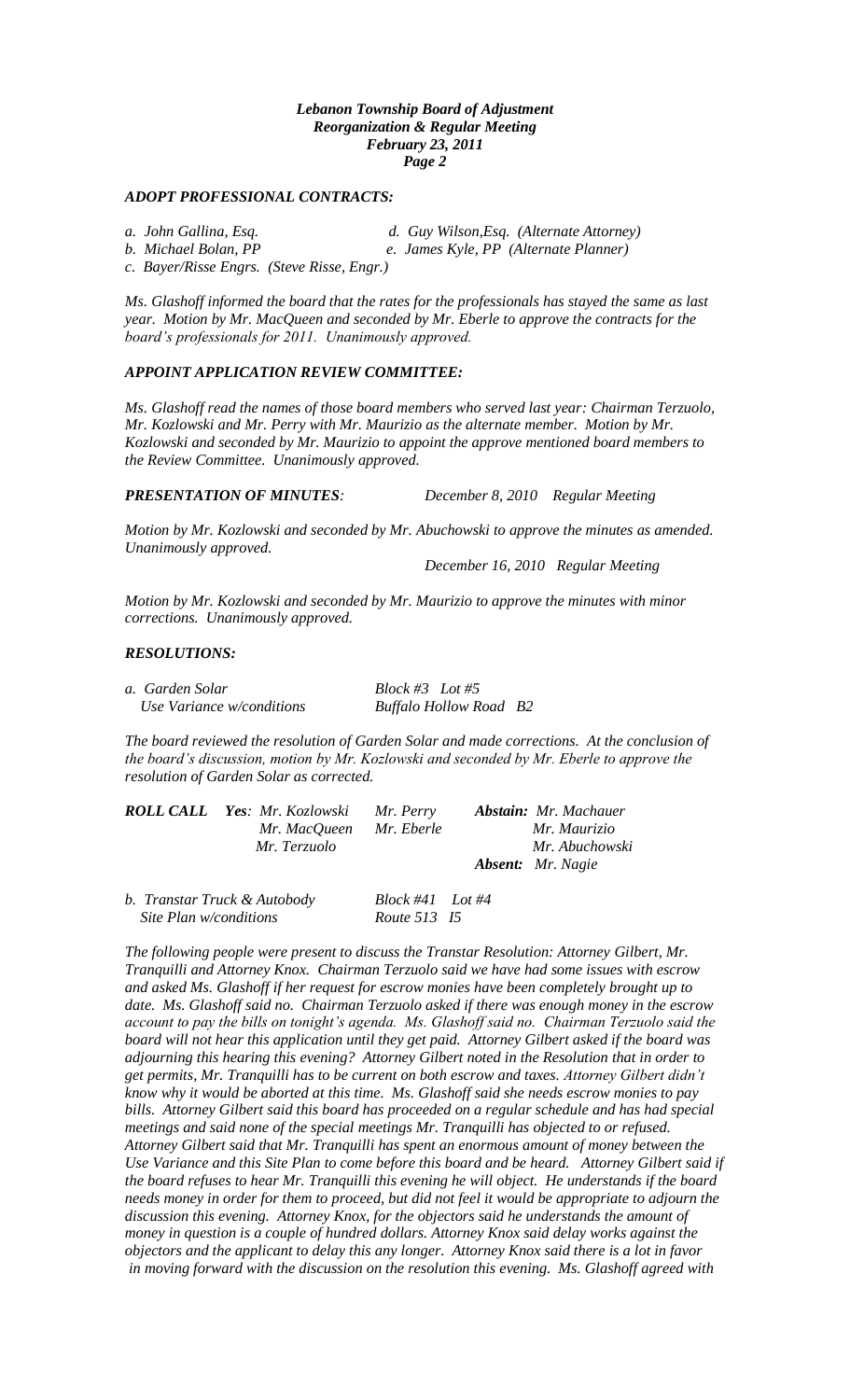*Attorney Knox regarding the amount of money needed at this moment. The account is on going and can not have a zero balance. Ms. Glashoff said she wants to have these bills on the Township Committee's agenda for approval and payment next week and will need \$243.98 to make that happen, but will still need to have money in the account. Mr. Tranquilli said he will bring in the money tomorrow so these bills can get paid. Ms. Glashoff said she will need more. Mr. Tranquilli said he will bring in next week \$1,000.00 for the escrow account. Attorney Gilbert*  asked if \$300.00 was brought in tomorrow in order to get these bills paid and the additional *monies next week would that be sufficient. Attorney Gallina noted that one of the conditions in the Resolution is that all fees and escrows have to be paid. Also in the MLUL it states that if escrows are not paid then no more work is to be done on the application. The board discussed this issue at length. In the resolution it will state that \$300.00 will be given to the Board Secretary by tomorrow February 24th and \$1.000.00 will be given to the Board Secretary by Friday March 4th .*

*At this point the board reviewed the Resolution for any corrections. During the review of the resolution, Chairman Terzuolo referred to the letter dated February 17, 2011, the item mentioned in the letter on Page 21 of the Resolution is not paragraph 9 but paragraph 8 regarding the sandblasting and hammering. Attorney Gilbert said that the wording is limiting his client to the number of hours he can sandblast. Chairman Terzuolo noted that this was only until the sandblasting unit was installed and approved in the building. The hours would then change from 8:00 am to 5:00 pm to 7:00 am to 7:00 pm Monday thru Friday. Chairman Terzuolo stated that the sandblasting and hammering were restricted until the sandblasting unit was installed and approved in the building, the hours would increase. Attorney Gilbert said the way this is written in the Resolution his client is being deprived. Chairman Terzuolo noted the wording is incorrect and it should be corrected. Chairman Terzuolo said once the sandblasting unit is installed and the noise survey is taken at the property line, he meets the requirements, he can sandblast in there from 7:00 pm to 7:00 pm. Attorney Gilbert said Mr. Tranquilli may wish to install the sandblasting unit in the existing building and wanted to know if this was acceptable to the board. Chairman Terzuolo asked Engineer Risse for his comments. Attorney Gilbert said that since the board is encouraging Mr. Tranquilli to get this unit installed ASAP, he is willing to install it in the existing building for now and once the new building is built then the sandblasting unit will be*  installed in the new building permanently. Engineer Risse said once the unit is installed in the *existing building the noise test will need to be done. It was agreed by all that the noise test will be done twice, once in the existing building and again in the new building.* 

*Attorney Gilbert at this point referred to the hammering and said that Mr. Tranquilli will bring inside the building everything possible when hammering, but there are items that have to be hammered outside. Attorney Knox asked to speak. Attorney Knox said his clients do not have a problem with the proposal regarding the sandblasting unit, but would like to see it in the Resolution. Attorney Gallina noted that A10 & A11 will be added and spelled out in the Resolution as a condition. Attorney Knox referred to the hammering issue and his clients understand there are times when hammering has to be done outside but would like it spelled out in the Resolution. Any hammering done inside the doors of the building will be closed. Attorney Gilbert said in the hot summer the doors can not be closed but it is not a problem in the winter months. Chairman Terzuolo agreed regarding the summer months, it would be a violation with OSHSA. Also, the time for working on Saturday outdoors should be limited from 9:00 am & 3:00 pm. Attorney Gilbert said Mr. Tranquilli hours of operation have been from 7:00 am to 7:00 pm and he has been in operation for 22 years. Attorney Gilbert went on to say that there is no reason why the applicant can't continue his hours of operation Monday thru Friday from 7:00 am to 7:00 pm. Mr. Tranquilli is taking great pains to move everything into the building. Attorney Gilbert said his client should be able to continue operating under the hours specified. Attorney Gilbert said his client would like to operate from 8:00 am to 5:00 pm on Saturday without any outside hammering.*

*Planner Bolan asked about the sandblasting going into the existing building and wanted to know what was coming out of the building to make room. Attorney Gilbert said nothing is coming out and Planner Bolan wanted to know why it wasn't being done now. Attorney Gilbert said there are tools and large equipment in the building at this time. Planner Bolan noted that we don't know what is exactly coming out of the building to make room for the sandblasting unit. Attorney Gilbert said not being able to operate from 8:00 to 5:00 pm deprives him and shortened his work day by 96 days per year. One of the bays is currently empty that he can use for the sandblasting unit and nothing will need to be removed from the building. Attorney Gallina said until the*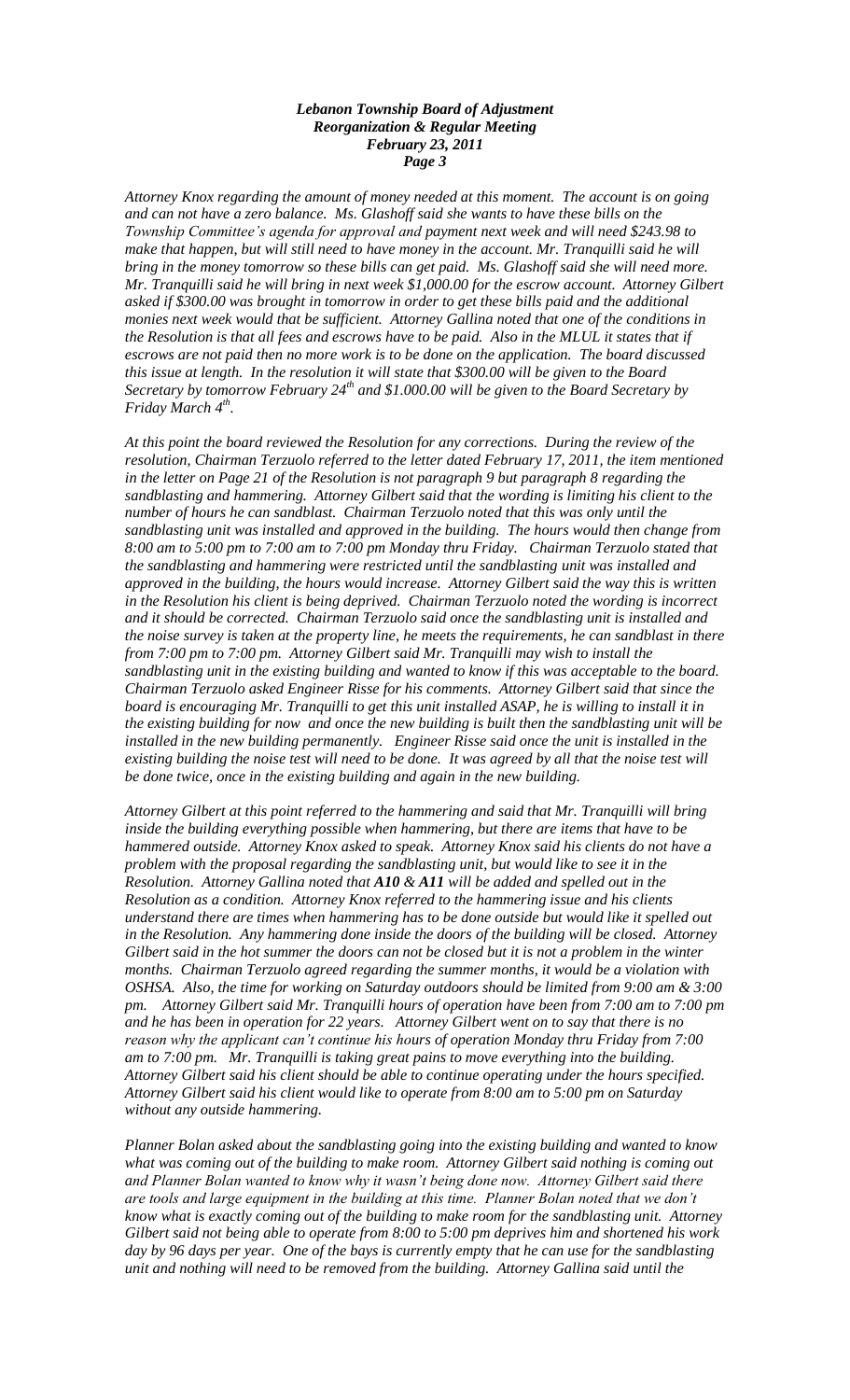*sandblasting unit is installed and the noise survey is taken and the results furnished and approved, the sandblasting and hammering is limited to 8:00 am to 5:00 pm Monday thru Friday outside, Chairman Terzuolo answered yes. Attorney Knox said to recall the history of this, the municipal court had ordered that the applicant would file a Site Plan application almost immediately but it turned out to be almost 3 years and the applicant was to clean up the sandblasting issues and the outside storage. Attorney Knox said this application serves two purposes: 1. does the applicant get Site Plan approval, 2. does the Court's desire to have the issues of sandblasting outdoor resolved get taken care of. There are 3 possible events that can occur after this approval, one is the applicant can proceed in a timely manner and after the discussion regarding finances this evening the likelyhood of the project proceeding, the second possibility is that the project will not proceed and the third is that the applicant will commence litigation and to stall for another 2 years in Superior Court. Attorney Knox said what needs to be considered is that after the 270 days pass and nothing is happening or your in litigation, is the applicant allowed to sandblast outdoors or not. The Resolution has to have in it a clear finding of fact and conclusion of law that the sandblasting outdoors has been and still is illegal and contrary to the 1991 Resolution. Chairman Terzuolo said if it is not in the Resolution then Attorney Gallina will change the language. Chairman Terzuolo said it was his understanding to take the sandblasting, suspend it until such time till this unit can been installed. Chairman Terzuolo said the board wants to make sure that the sandblasting unit goes inside and also that it meets the state standards for noise. Chairman Terzuolo stated that the board has no testimony that outside sandblasting is illegal. None was given or offered. The board is not an enforcement agency and we have no expert here tonight. Chairman Terzuolo said that once the unit is installed inside, our Engineer will be present for the noise survey. Chairman Terzuolo said it was the intension of the board that no sandblasting would be done outside and if it is not in the Resolution it will be. Attorney Knox reaffirmed from the approval that no sandblasting will be done outside and will only commerce once the unit has been installed in the building. Chairman Terzuolo said that is correct.*

*Attorney Gilbert said he can not allow the record to remain as Attorney Knox left it. Attorney Gilbert said they were before the Municipal Court Judge as a result of your Zoning Officer*  issuing a summons. Mr. Tranquilli had already filed an application with this board and told the *Judge that the application had been filed. Ms. Glashoff asked what year that was and Attorney Gilbert did not remember. Attorney Gilbert said his client filed his application before appearing in court. Attorney Gallina said until the sandblasting unit is installed and the noise survey has been furnished and if the board was limiting the time that the sandblasting and hammering can take place. Attorney Gallina said he wants to be clear on exactly what the board wants. Mr. Maurizio said it has to cease until the unit is installed and the noise survey has been done. Attorney Gallina asked about the hours of 8:00 am to 5:00 pm. Mr. Abuchowski said it was regarding the hammering outside and once the unit is installed and the noise survey is done, then both sandblasting and hammering will be done indoors between the hours of 7:00 am and 7:00 pm. The response was yes. Mr. Abuchowski asked if the hours on Saturday were resolved.* 

*Attorney Gallina said the prior Resolution had 7:00 am to 7:00 pm Monday to Saturday. Mr. Abuchowski asked that there is no outside hammering on Saturday at all. The answer was yes. Attorney Gilbert said if you refuse to let Mr. Tranquilli to do any hammering and sandblasting until the unit is installed inside he may be out of business for 2 or 3 months. At present the sandblasting has been done in a tent which is a canvas covering of over 4 walls but it is an enclosure that he has been using for the sandblasting. Mr. Tranquilli is looking to purchase a unit and install it inside the existing building so he can do away with the "tent". For now he is using the tent for sandblasting and is hammering outside as the need presents. If the board is saying that he can't hammer or sandblast until he installs the unit. It could take 2-3 months to acquire the unit and assembly it in the building. Mr. Abuchowski said the hammering has been resolved and the issue is the sandblasting. Attorney Gilbert said that the Municipal Court Judge told him to proceed with the application. Mr. Abuchowski asked how long it will take to put the unit inside. Attorney Gilbert said he did not know. Mr. Tranquilli interjected and stated that it takes 2-3months for the order and then it has to be installed. Mr. Tranquilli stated that they do not hammer outside but that the door is open and the noise travels over to the Grossman property. Mr. Abuchowski said that what isn't resolved is the duration of sandblasting outside in the tent during the time your going to need to put the sandblasting inside the building. Attorney Knox said in his letter he suggested 90 days. Attorney Knox said that at the end of the 90 days*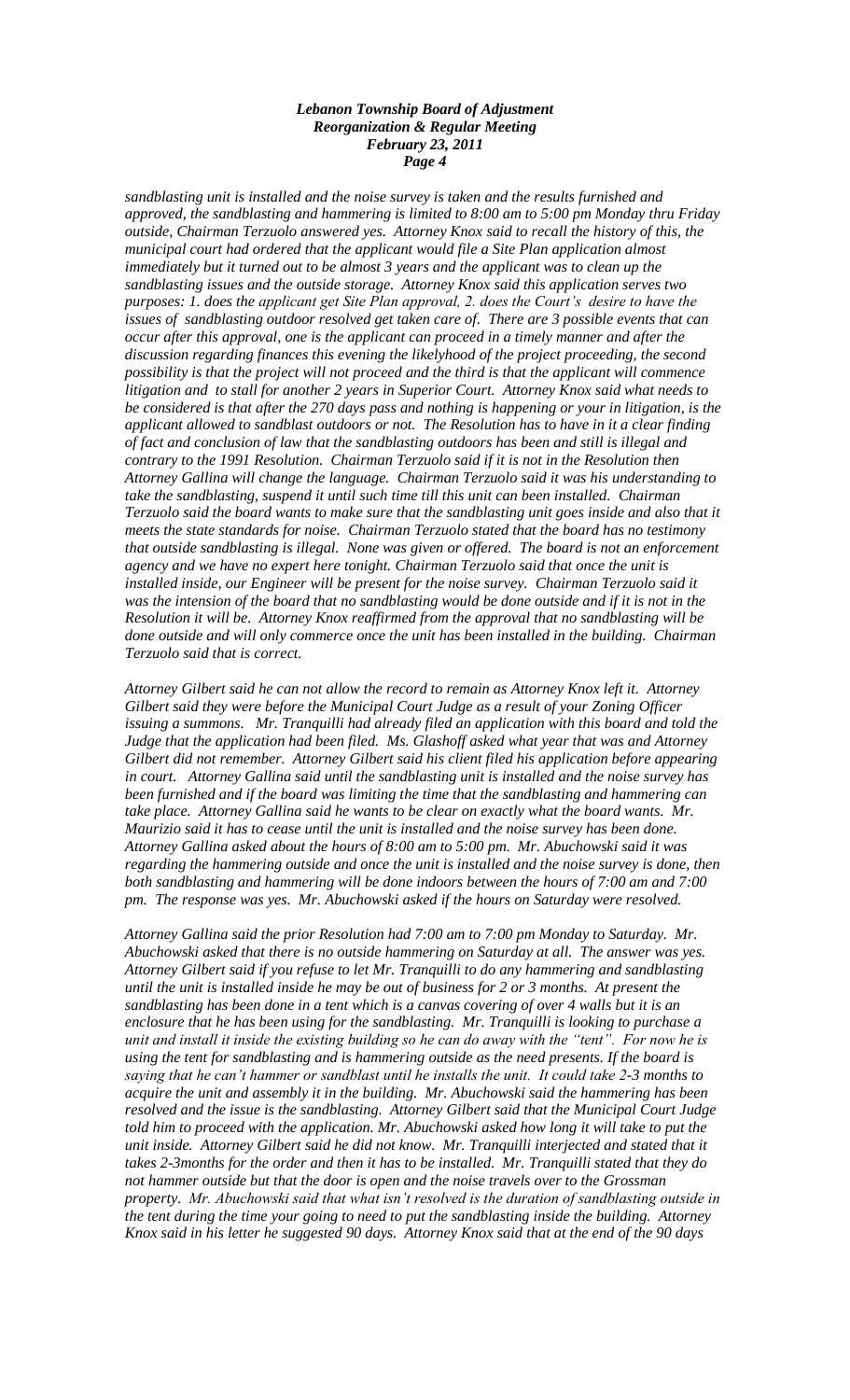*and the unit hasn't been installed the sandblasting will cease. Ms. Glashoff asked when the 90 days starts. Chairman Terzuolo said after the Resolution has been memorialized Attorney Gallina said at the end of 90 days all sandblasting will be moved indoors or terminated. The board continued to discuss this issue. The board discussed adopting the Resolution tonight. At the conclusion of the board's discussion, motion by Mr. Kozlowski and seconded by Mr.Abuchowski to adopt the Resolution as amended.*

| <b>ROLL CALL</b> Yes: Mr. Kozlowski | Mr. Terzuolo   | <b>Abstain:</b> Mr. MacQueen |
|-------------------------------------|----------------|------------------------------|
| Mr. Maurizio                        | Mr. Abuchowski | Mr. Machauer                 |
| <b>Absent:</b> Mr. Nagie            |                | Mr. Eberle                   |
|                                     |                | Mr. Perry                    |

*Attorney Gilbert interjected and asked about the 270 days which was originally in the Resolution, but now that we have the 90 days it doesn't seem fair to include the 270 days. Since the issue was the sandblasting and installing the unit, Attorney Gilbert asked that the 270 days be eliminated from the Resolution since he will have the normal 2 years with his approval. Attorney Knox agreed with Attorney Gilbert regarding releasing the 270 days. Attorney Knox said there is no need to have 2 limitations since the sandblasting unit will be installed within 90 days. Also, there is no justification for the 270 days since you have 2-3 years on Preliminary. Attorney Gallina noted that the applicant's application was for Preliminary & Final which gives him 2 years. Attorney Knox said the board should take another look at the Resolution. All the board members had a lot of good input this evening.*

*Mr. MacQueen noted that the fire tank will need to go in before the sandblasting unit is installed. The ordinance reads that no permits can be issued until the fire tank is in the ground. Mr. Abuchowski asked about procedures since the board has voted on the resolution. Attorney Gallina said the board can reopen the discussion. Motion by Mr. Abuchowski and seconded by Mr. Kozlowski to reopen the discussion on the Resolution. Unanimously approved. The board discussed removing the 270 days from the conditions and leave everything else in place. The board decided to have Attorney Gallina redraft the resolution and have it on the agenda for the next meeting on March 23, 2011. Motion by Mr. Abuchowski and seconded by Mr. Kozlowski to have Attorney Gallina redraft the resolution with revisions to consider at the next meeting for approval. Unanimously approved.* 

# *ITEMS FOR DISCUSSION:*

*a. Report from Bd Secretary on Applications Approved & Denied - 2010 b. Amend 2011 Budget Item (Litigation)*

*Chairman Terzuolo announced that the Annual Report will be on the next agenda for discussion. and he will discuss with Ms. Glashoff the budget item that needs to be addressed.*

# *PRESENTATION OF BILLS:*

| a. John Gallina, Esq.                     |        | $$1,207.70 - Escrow (Transtar/Tranquilli)$<br>S<br>$345.00 - Escrow$ (Transtar/Tranguilli)<br>\$<br>948.75 - Escrow (Garden Solar)<br>$$4,156.78$ - Lawsuit (Edwards)                                                                                               |
|-------------------------------------------|--------|---------------------------------------------------------------------------------------------------------------------------------------------------------------------------------------------------------------------------------------------------------------------|
| b. Bayer/Risse Engrs.                     |        | $$1,434.00 - Escrow$ (Cingular Wireless)<br>$$1,254.75 - Escrow$ (Transtar/Tranguilli)<br>\$<br>239.00 – Escrow (Garden Solar)                                                                                                                                      |
| c. Michael Bolan, PP                      |        | \$<br>$42.60 -$ Attend Meeting $12/16/2010$<br>\$<br>426.00 - Escrow (Garden Solar)<br>\$<br>$497.00 - Escrow$ (Transtar/Tranguilli)<br>\$<br>$255.00 - Escrow$ (Transtar)<br>\$<br>156.20 - Escrow (Garden Solar)<br>\$<br>85.20 - Review report from Bd Secretary |
| d. Court Stenographer<br>e. Gail Glashoff | Total: | 200.00 - Attend Meeting 2/23/2011<br>\$<br>\$<br>$28.22$ - Staples<br>\$11,276.20                                                                                                                                                                                   |